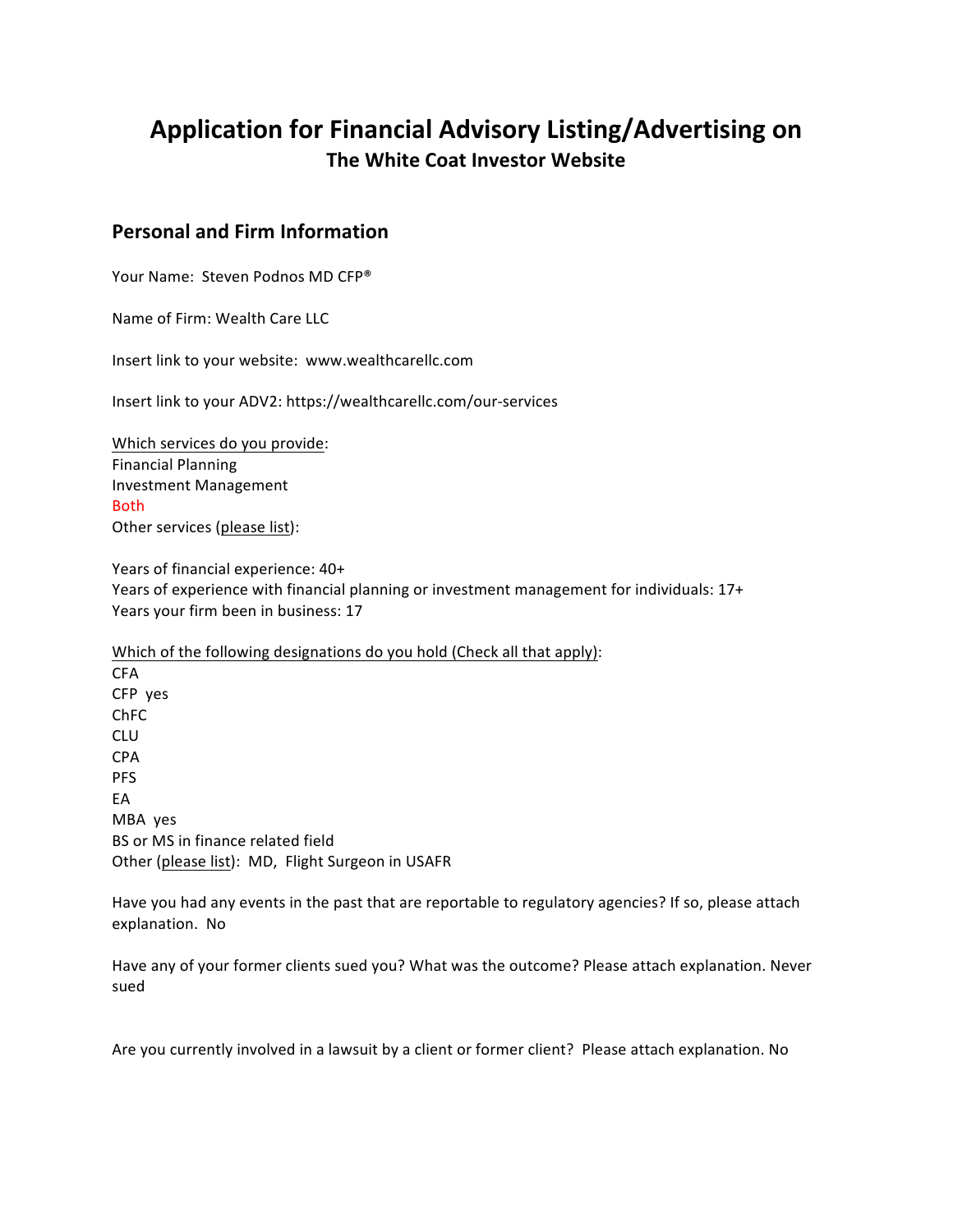#### **Fee Structure**

How do you get paid (check all that apply): Strictly fee only-Fiduciary-Napfa member Commissions on investment products Commissions on insurance products Hourly rate on rare occasion Annual retainer yes Flat fee for financial plan on rare occasion AUM Fee most common Other (Please list):

How much do you charge? Please list your fee structure. If there is a range of possible fees readers can expect to pay, what is the range and what determines where in the range they would fall. If you use AUM fees, be sure to list what a reader would pay with \$100K, \$500K, \$1M, and \$2M in assets.

Retainer (little to no AUM to manage) 5K per year AUM: 0.75% on first million dollars 0.5% on 1-2 million dollars 0.25% on amounts over 2 million No other charges-financial planning included in above

What is the minimum amount of assets required for you to take a client?

No minimum, but have 5K retainer annual fee

If you receive payment for insurance product commissions, what percentage of your business revenue do they make up?

No commisions Do you consider yourself a fiduciary? Absolutely Do you routinely sign a fiduciary agreement with clients? Always if asked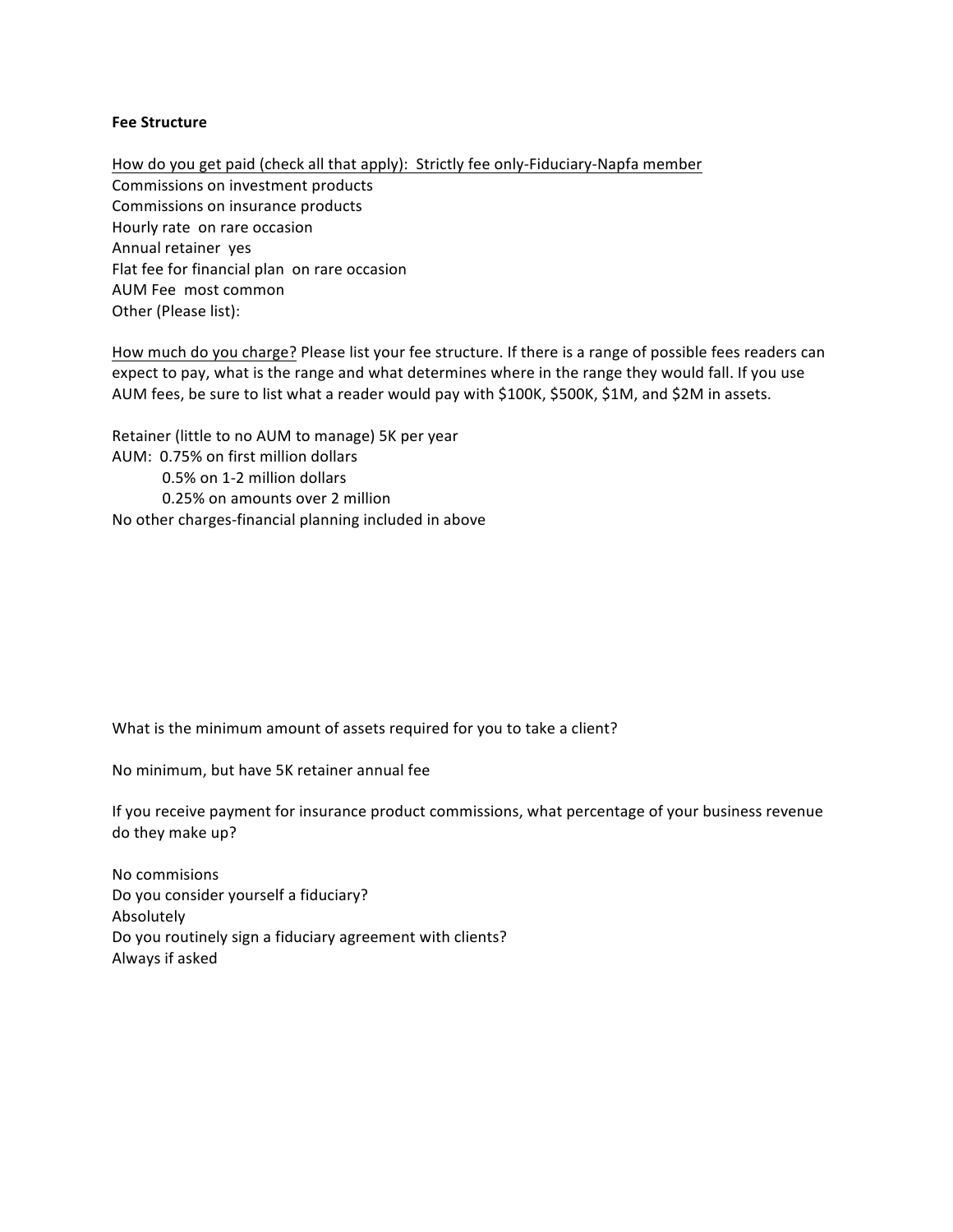## **Investment Philosophy**

Do you use tactical asset allocation? If so, please explain your process.

We use (currently) primarily low cost index funds for most equity investments (Vanguard, Fidelity, Dimensional, etc). We are using more active funds for fixed income (Loomis Sayles, Pimco, Fidelity, Vanguard). We use a core/satellite approach-with larger accounts having "tilts" toward asset classes that we think may be undervalued (currently for example-emerging markets stocks and bonds).

Do you believe you can time the market sufficiently well to beat a comparable low-cost index fund after fees?

No-that's not our value. Also, I don't think anyone can-that's been proven over and over.

Do you pick individual stocks for clients?

No

Do you believe most physicians should own a cash value life insurance policy of any type? If so, what type and why?

Almost no one needs a cash value life insurance policy. The only need for permanent insurance tends to be 1) large illiquid estate assets 2) special needs heirs

We tell our clients that they should be saving enough during the accumulation years such that they don't need life insurance by their  $6^{th}$  or  $7^{th}$  decade at all-hence term insurance.

Do you believe you can select mutual fund managers who can beat an index fund in the same asset class over the long term going forward?

No

What percentage of a typical client portfolio would you place into actively managed mutual funds or ETFs?

For stocks-under 20% (use some active managers overseas in EM). For fixed income, currently 80% active and global.

What role do fees play in your selection of individual investments?

Being AUM based, we share in the cost of the investments we pick. We look for the lowest cost vehicles that do the job.

What fund companies do you routinely use? (Check all that apply) Vanguard yes DFA yes Bridgeway no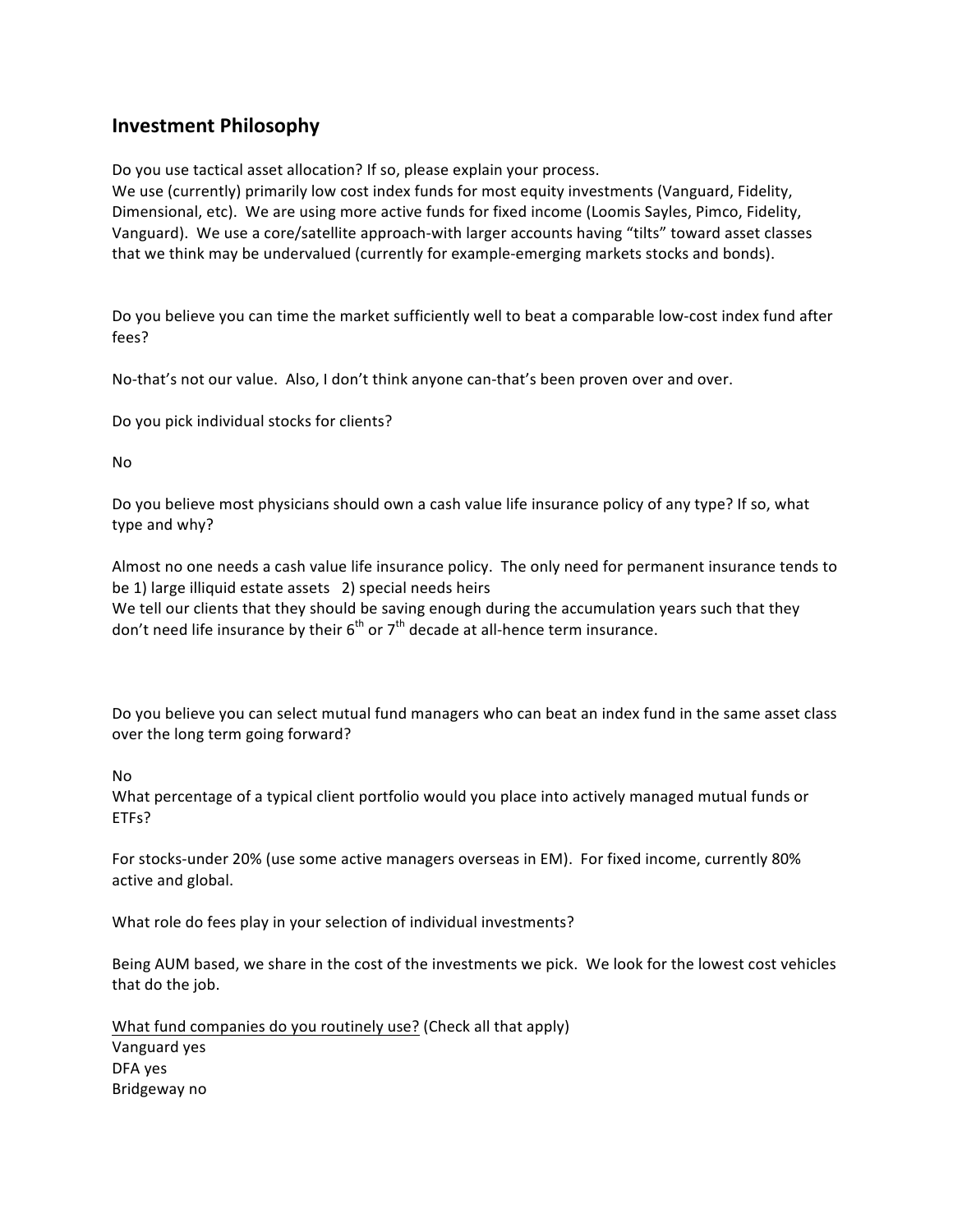iShares yes Other (Please list): Fidelity, Price, Matthews, Seafarer, Goldman-Sachs Other (Please list):

Do you routinely engage in tax-loss harvesting for clients in their taxable accounts?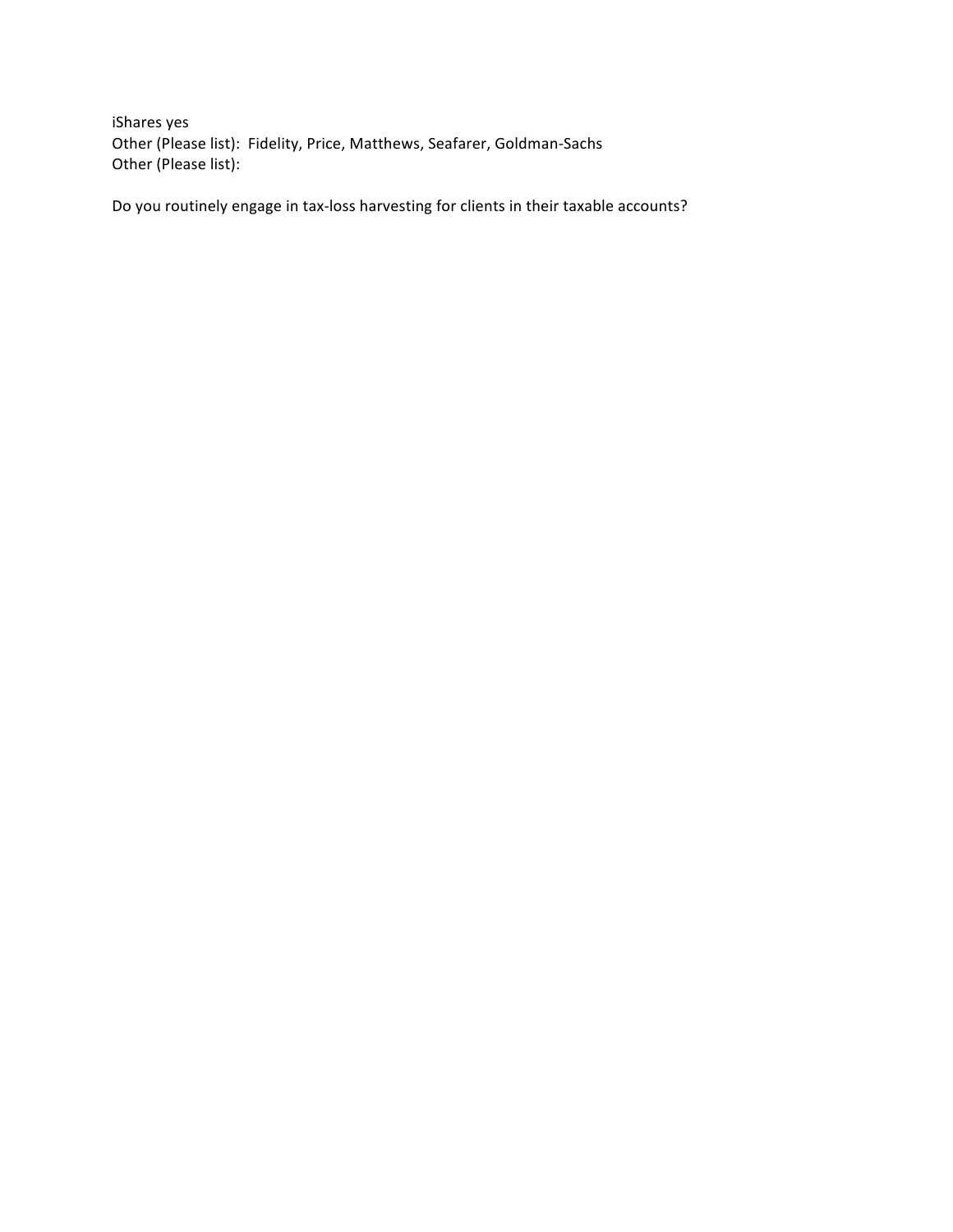# No-only when we feel it is appropriate **Physician Specific Issues**

How many physicians and/or dentists are you currently advising? (i.e. managed assets of or met with in the last year):

We serve about 80 physician families (a few are dental), with about 200M aum

What do you feel is your biggest value-add for a doctor?

I have been a physician for almost forty years. I ran a private practice, a hospitalist program and continue to practice in the Air Force Reserve on a limited basis (Flight Surgeon and Critical Care Air Transport Team). I am married to a (retired) physician and raised three children. I work with about 80 physician families and have a pretty strong understanding of physician concerns and lifestyle.

Do you consider yourself qualified to give high-quality advice on all of the following student loan related issues: IBR, PAYE, REPAYE, PSLF, deferment, forbearance, and student loan refinancing? Why or why not? Is this advice included in your regular fees listed above?

All advice is included in our fees. We are reasonably well versed in these loan issues, but would not hesitate to use a consultant sometimes. As is well demonstrated in the WCI forum, the issues of managing these loans and their rules are incredibly complex at times. We have helped several physicians refinance with SOFI and other companies.

How many clients have you assisted with a Backdoor Roth IRA in the last year? All that are eligible-probably about 20-30 households.

Which of the following accounts do you consider yourself an expert on? (check all that apply) 401(k) yes 403(b) yes 457(b) sometimes Individual  $401(k)$  yes SEP-IRA yes SIMPLE IRA yes Traditional IRA yes Roth IRA yes HAS yes Profit-sharing Plan yes Defined Benefit/Cash Balance Plan yes Others (Please list):

I hold the chartered Retirement Plan Specialist designation with the College of Financial Planning. Using a skilled TPA, we have helped design and manage at least 20-30 defined contribution plans for physician practices as well as around 6-8 DB plans.